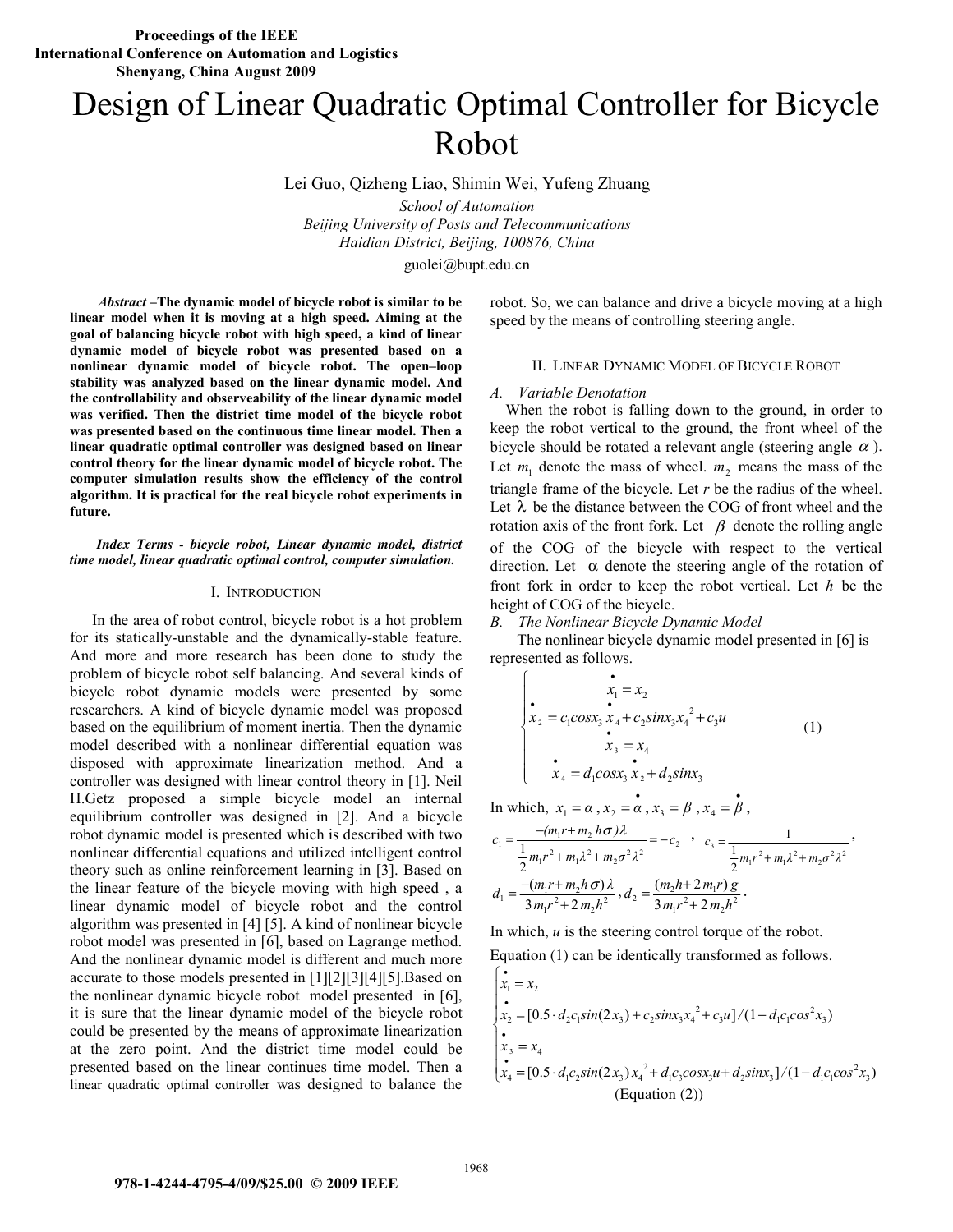The output equation is presented as follows.  $y = x_3$ 

Let  $C(x_3) = 1 - d_1 c_1 \cos^2 x_3$ . Given the specific value of the coefficients  $(c_1, c_2, c_3, d_1, d_2)$ , it can be verified that for any  $x_3 \in R$  there is always that  $C(x_3) \neq 0$ .

## *C. The Linear Bicycle Dynamic Model*

Considering that the bicycle robot moving with high speed, it is easy to understand that the rolling angle  $x_3 = \beta$  is relatively small. Then we can have the approximate relations presented as follows.

 $sin x_3 \approx x_3$ ,  $cos x_3 \approx 1$ 

Based on those relations, (2) can be represented as follows:

$$
\begin{cases}\n\dot{x}_1 = x_2 \\
\dot{x}_2 = (d_2c_1x_3 + c_2x_3x_4^2 + c_3u)/(1 - d_1c_1) \\
\dot{x}_3 = x_4 \\
\dot{x}_4 = (d_1c_2x_3x_4^2 + d_2x_3 + d_1c_3u)/(1 - d_1c_1)\n\end{cases}
$$
\n(3)

For the reason of the rolling angle  $x_3 = \beta$  is relatively small at the zero point, we can ignore the high rank small variables. So we can have the approximate relations presented as follows.

$$
x_3x_4^2 = \beta \stackrel{\bullet}{\beta}^2 \approx 0
$$
  
Then, (3) can be represented as follows:  

$$
\begin{cases}\n\vdots \\
x_1 = x_2 \\
\vdots \\
x_2 = (d_2c_1x_3 + c_3u)/(1 - d_1c_1) \\
\vdots \\
x_3 = x_4\n\end{cases}
$$
(4)

$$
\dot{x}_4 = (d_2x_3 + d_1c_3u)/(1 - d_1c_1)
$$

Transfer (4) into matrix forms, (4) can be shown as follows.

$$
\begin{bmatrix} \mathbf{i} \\ \mathbf{x}_1 \\ \mathbf{x}_2 \\ \mathbf{x}_3 \\ \mathbf{x}_4 \end{bmatrix} = \begin{bmatrix} 0 & 1 & 0 & 0 \\ 0 & 0 & \frac{d_2 c_1}{1 - d_1 c_1} & 0 \\ 0 & 0 & 0 & 1 \\ 0 & 0 & \frac{d_2}{1 - d_1 c_1} & 0 \end{bmatrix} \begin{bmatrix} x_1 \\ x_2 \\ x_3 \\ x_4 \end{bmatrix} + \begin{bmatrix} 0 \\ c_3 \\ 1 - d_1 c_1 \\ 0 \\ \frac{d_1 c_3}{1 - d_1 c_1} \end{bmatrix} u
$$
(5)  

$$
y = \begin{bmatrix} 1 & 0 & 0 & 0 \end{bmatrix} \cdot \begin{bmatrix} x_1 \\ x_2 \\ x_3 \end{bmatrix} + \begin{bmatrix} 0 \\ x_2 \\ x_3 \end{bmatrix} + \begin{bmatrix} 0 \\ 1 - d_1 c_1 \\ \frac{d_1 c_3}{1 - d_1 c_1} \end{bmatrix} u
$$

Based on the specific coefficients shown in table I, we can get the actual numerical values in (5). Then (5) could be presented as follows.

$$
\begin{cases}\n\dot{\mathbf{x}} = A\mathbf{x} + B\mathbf{u} \\
\mathbf{y} = C\mathbf{x} + D\mathbf{u}\n\end{cases}
$$
\nIn which,  $A = \begin{bmatrix}\n0 & 1 & 0 & 0 \\
0 & 0 & -10.9426 & 0 \\
0 & 0 & 0 & 1 \\
0 & 0 & 5.79882 & 0\n\end{bmatrix}$ ,  $B = \begin{bmatrix}\n0 \\
7.06703 \\
0 \\
-0.0613\n\end{bmatrix}$ ,  $C = \begin{bmatrix}\n1 & 0 & 0 & 0\n\end{bmatrix}$ ,  $D = 0$ ,  $\mathbf{x} = \begin{bmatrix}\nx_1 & x_2 & x_3 & x_4\n\end{bmatrix}^T$ ,  $\mathbf{y} = x_1$ .

*D. The Analysis of Open-loop System Stability* 

The characteristic equations of system described with (5) could be shown as follows.

$$
|\lambda I - A| = 0
$$

The eigenvalue of the open-loop system can be presented as follows by solving the equation which is shown above.

$$
\lambda_1 = \lambda_2 = 0, \lambda_3 = 2.4081, \lambda_4 = -2.4081
$$

It is easy to find that the open-loop system have four poles. The system has tow poles are at the zero point, have a pole in the left plane and another pole in the right plane. Then we can get the conclusion that the open-loop system is unstable. *E. The Analysis of Open-loop System Controllability* 

**Theorem** The states equation of a single input linear system is

presented as follows  $\mathbf{\dot{x}} = A\mathbf{x} + B\mathbf{u}$ . In which, *A* denotes a  $n \times n$  dimensional matrix, **B** denotes a  $n \times r$  dimensional matrix,  $u$  denotes a  $r \times 1$  dimensional vector field. When the rank of matrix  $M = \begin{vmatrix} B & AB & A^2B & \cdots & A^{n-1}B \end{vmatrix}$  is *n*, the system is controllable.The matrix *M* of system described with (5) could be shown as follows.

$$
M = \begin{bmatrix} 0 & 7.067 & 0 & 0.671 \\ 7.067 & 0 & 0.671 & 0 \\ 0 & -0.0613 & 0 & -0.3556 \\ -0.0613 & 0 & -0.3556 & 0 \end{bmatrix}
$$

It is obvious that the system described with (5) is controllable. *F. The Analysis of Open-loop System Controllability* 

**Theorem** The states equation of a single input linear system is

presented as follows.  $\mathbf{\dot{x}} = A\mathbf{x} + B\mathbf{u}$ ,  $\mathbf{y} = C\mathbf{x}$ . In which, *A* denotes a  $n \times n$  dimensional matrix, **B** denotes a  $n \times r$ dimensional matrix, *u* denotes a *r* ×1 dimensional vector field, C denotes a  $m \times n$  dimensional matrix. The observable matrix *N* is presented as follows.

$$
N = \begin{bmatrix} C & CA & \cdots & CA^{n-1} \end{bmatrix}^T
$$

The system is observable in condition of the rank of matrix *N* is *n* .The matrix *N* of system which is described with (5) could be shown as follows.

|                 | $\overline{0}$                                                    | 0        |            |
|-----------------|-------------------------------------------------------------------|----------|------------|
|                 | $N = \begin{vmatrix} 0 & 1 & 0 \\ 0 & 0 & -10.9426 \end{vmatrix}$ | 0        |            |
|                 |                                                                   |          |            |
| $\vert 0 \vert$ | $\overline{0}$                                                    | $\Omega$ | $-10.9426$ |

The rank of matrix *N* is presented as follows.  $rank(N) = n = 4$ 

It is obvious that the system which is described with (5) is observable.

#### III. DESIGN OF LINEAR QUADRATIC OPTIMAL CONTROLLER

The continuous-time system described with (5) can be represented into discrete-time system based on Discrete-time system theory as follows.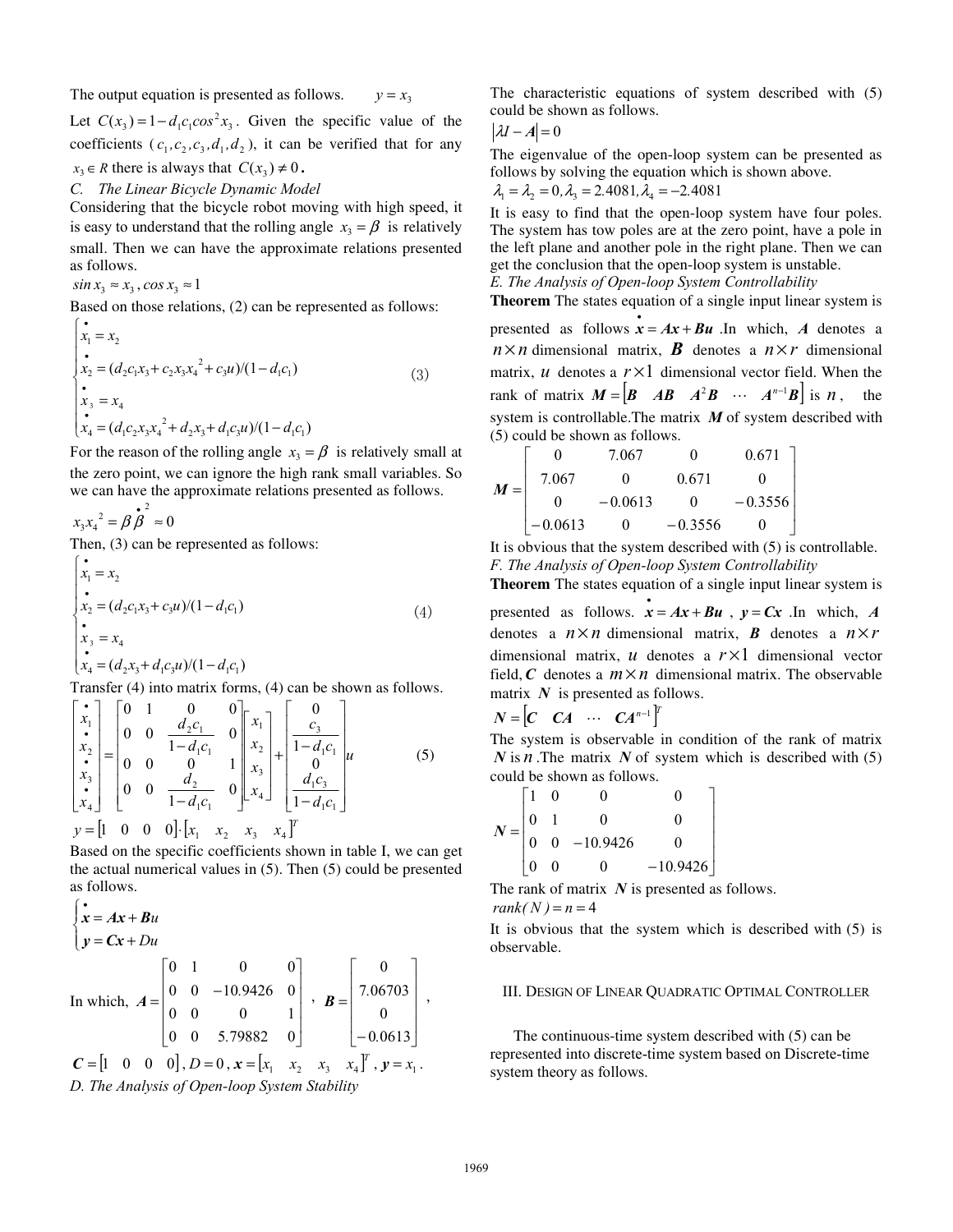$$
\begin{cases}\n\mathbf{x}(k+1) = \mathbf{G}\mathbf{x}(k) + \mathbf{H}u(k) \\
\mathbf{y}(k) = \mathbf{C}\mathbf{x}(k) + Du(k)\n\end{cases}
$$
\n
$$
\mathbf{G}(T) = e^{AT}, \mathbf{H}(T) = (\int_{0}^{T} e^{AT} d\lambda) \mathbf{B}, \mathbf{C} = \begin{bmatrix} 1 & 0 & 0 & 0 \end{bmatrix}, D = 0.
$$

The sampling period of the discrete-time system is set to be  $T = 1/15s$  to satisfy Shannon sampling theorem.

Then the matrix **G** could be represented as follows.

$$
\boldsymbol{G} = \begin{bmatrix} 1 & 0.1 & -0.055 & -0.0018 \\ 0 & 1 & -1.1049 & -0.055 \\ 0 & 0 & 1.0291 & 0.101 \\ 0 & 0 & 0.5885 & 1.0291 \end{bmatrix}, \boldsymbol{H} = \begin{bmatrix} 0.0353 \\ 0.7068 \\ -0.0003 \\ -0.0062 \end{bmatrix}
$$

The control system diagram of the discrete-time system is presented as follows.



Fig. 1 Control system diagram of the discrete-time system

The discrete-time states equations of the control system the is presented as follows.

 $x(k+1) = Gx(k) + Hu(k)$  (6)

 $y(k) = Cx(k)$  (7)

 $v(k) = v(k-1) + r(k) - y(k)$  (8)

$$
u(k) = -Kx(k) + K_I v(k)
$$
\n(9)

In which,  $\mathbf{K} = \begin{bmatrix} k_1 & k_2 & k_3 & k_4 \end{bmatrix}$ .

Equation (8) could be represented as follows.

 $v(k+1) = v(k) + r(k+1) - y(k+1)$  (10)

Equation (7) could be represented as follows.  

$$
y(k+1) = Cx(k+1)
$$
 (11)

Let (6) substitute to (11), we get, 
$$
(1)
$$
 and  $(1)$ .

$$
y(k+1) = C[Gx(k) + Hu(k)]
$$
\n
$$
L \neq (12)
$$
 substitute to (10) we get

Let (12) substitute to (10), we get,  
\n
$$
v(k+1) = v(k) + r(k+1) - C[Gx(k) + Hu(k)] =
$$
 (13)

$$
-C Gx(k) + v(k) - CHu(k) + r(k+1)
$$

Transferring (6) and (13) into matrix form, we get,

$$
\begin{bmatrix} x(k+1) \ y(k+1) \end{bmatrix} = \begin{bmatrix} G & 0 \ -CG & 1 \end{bmatrix} \begin{bmatrix} x(k) \ y(k) \end{bmatrix} + \begin{bmatrix} H \ -CH \end{bmatrix} u(k) + \begin{bmatrix} 0 \ 1 \end{bmatrix} r(k+1)
$$
 (14)

Letting input signal be step signal, we get,

$$
r(k) = r(k+1) = r(\infty) = 1
$$

In condition of 
$$
k \to \infty
$$
, (14) could be represented as follows.  
\n
$$
\begin{bmatrix} x(\infty) \\ v(\infty) \end{bmatrix} = \begin{bmatrix} G & 0 \\ -CG & 1 \end{bmatrix} \begin{bmatrix} x(\infty) \\ v(\infty) \end{bmatrix} + \begin{bmatrix} H \\ -CH \end{bmatrix} u(\infty) + \begin{bmatrix} 0 \\ 1 \end{bmatrix} r(\infty) \tag{15}
$$

$$
\begin{bmatrix} \alpha & \beta \\ \nu(\infty) \end{bmatrix} = \begin{bmatrix} -CG & 1 \\ -CG & 1 \end{bmatrix} \begin{bmatrix} \alpha & \beta \\ \nu(\infty) \end{bmatrix} + \begin{bmatrix} -CH \\ -CH \end{bmatrix} u(\infty) + \begin{bmatrix} \gamma(\infty) & (1) \\ 1 & \gamma(\infty) \end{bmatrix} u(\infty)
$$
  
The system error variables could be defined as follows.

$$
\mathbf{x}_{e}(k) = \mathbf{x}(k) - \mathbf{x}(\infty), \, \mathbf{v}_{e}(k) = \mathbf{v}(k) - \mathbf{v}(\infty),
$$

$$
u_e(k) = u(k) - u(\infty)
$$
  
Let (14) subtract (15), we get, (16)

$$
\begin{bmatrix} x(k+1) - x(\infty) \\ v(k+1) - v(\infty) \end{bmatrix} = \begin{bmatrix} G & 0 \\ -CG & 1 \end{bmatrix} \begin{bmatrix} x(k) - x(\infty) \\ v(k) - v(\infty) \end{bmatrix} + \begin{bmatrix} H \\ -CH \end{bmatrix} [u(k) - u(\infty)]
$$
  
+ 
$$
\begin{bmatrix} 0 \\ 1 \end{bmatrix} [r(k+1) - r(\infty)]
$$

Let (16) substitute to equation which is shown above, we get,

$$
\begin{bmatrix} x_e(k+1) \\ v_e(k+1) \end{bmatrix} = \begin{bmatrix} G & 0 \\ -CG & 1 \end{bmatrix} \begin{bmatrix} x_e(k) \\ v_e(k) \end{bmatrix} + \begin{bmatrix} H \\ -CH \end{bmatrix} u_e(k)
$$
\n(17)

Combining (9) and (16), we get,

$$
u_e(k) = -Kx_e(k) + K_I v_e(k) = \begin{bmatrix} -K & K_I \begin{bmatrix} x_e(k) \\ v_e(k) \end{bmatrix} \end{bmatrix}
$$
 (18)

Define variables as follows. 
$$
w(k) = u_e(k)
$$

$$
\dot{\mathbf{G}} = \begin{bmatrix} \mathbf{G} & 0 \\ -\mathbf{CG} & 1 \end{bmatrix}, \quad \dot{\mathbf{H}} = \begin{bmatrix} \mathbf{H} \\ -\mathbf{CH} \end{bmatrix}, \quad \dot{\mathbf{K}} = \begin{bmatrix} \mathbf{K} & -K_I \end{bmatrix},
$$
\n
$$
\xi(k) = \begin{bmatrix} x_e(k) \\ v_e(k) \end{bmatrix} = \begin{bmatrix} x_{1e}(k) & x_{2e}(k) & x_{3e}(k) & x_{4e}(k) & x_{5e}(k) \end{bmatrix}^T.
$$

Based on the definition above and (17), (18), the close-loop system could be presented as follows.

$$
\xi(k+1) = G \xi(k) + H w(k), w(k) = -K \xi(k)
$$

The indicators of linear quadratic could be presented as follows.

$$
J = \frac{1}{2} \sum_{k=0}^{\infty} [\xi^T \mathbf{Q} \xi + w \mathbf{R} w]
$$

To realize the goal of controlling the variables  $x_{1e}$  and  $x_{3e}$ effectively, the matrix *Q* and *R* are presented as follows.

$$
\mathbf{Q} = \begin{bmatrix} 15 & 0 & 0 & 0 & 0 \\ 0 & 1 & 0 & 0 & 0 \\ 0 & 0 & 90 & 0 & 0 \\ 0 & 0 & 0 & 1 & 0 \\ 0 & 0 & 0 & 0 & 1 \end{bmatrix}, \mathbf{R} = 1.
$$

Based on computation, the matrix *\* K* which can make the value of *J* to be minimum is presented as follows.

$$
\stackrel{*}{\mathbf{K}} = [1.085 \quad 0.2176 \quad -273.521 \quad -98.519 \quad -0.2141]
$$

### IV. COMPUTER SIMULATION

Let 
$$
(9)
$$
 substitute to  $(6)$ , we get,

$$
x(k+1) = (G - HK)x(k) + HK_1v(k)
$$
\n(19)

Let (9) substitute to (13), we get,

$$
v(k+1) = (-CG + CHK)x(k) + (1 - CHK1)v(k) + r(k+1)
$$
 (20)

Combining (19) with (20) and transferring them into matrix form, we get,

$$
\begin{bmatrix} x(k+1) \\ v(k+1) \end{bmatrix} = \begin{bmatrix} G - HK & HK_I \\ - CG + CHK & 1 - CHK_I \end{bmatrix} \begin{bmatrix} x(k) \\ v(k) \end{bmatrix} + \begin{bmatrix} 0 \\ 1 \end{bmatrix} r(k+1) \quad (21)
$$

 Computer simulation is achieved based on the simulink toolbox of Matlab.

The input signal is step signal. The sampling period of the discrete-time system is set to be  $T = 1/15s$ .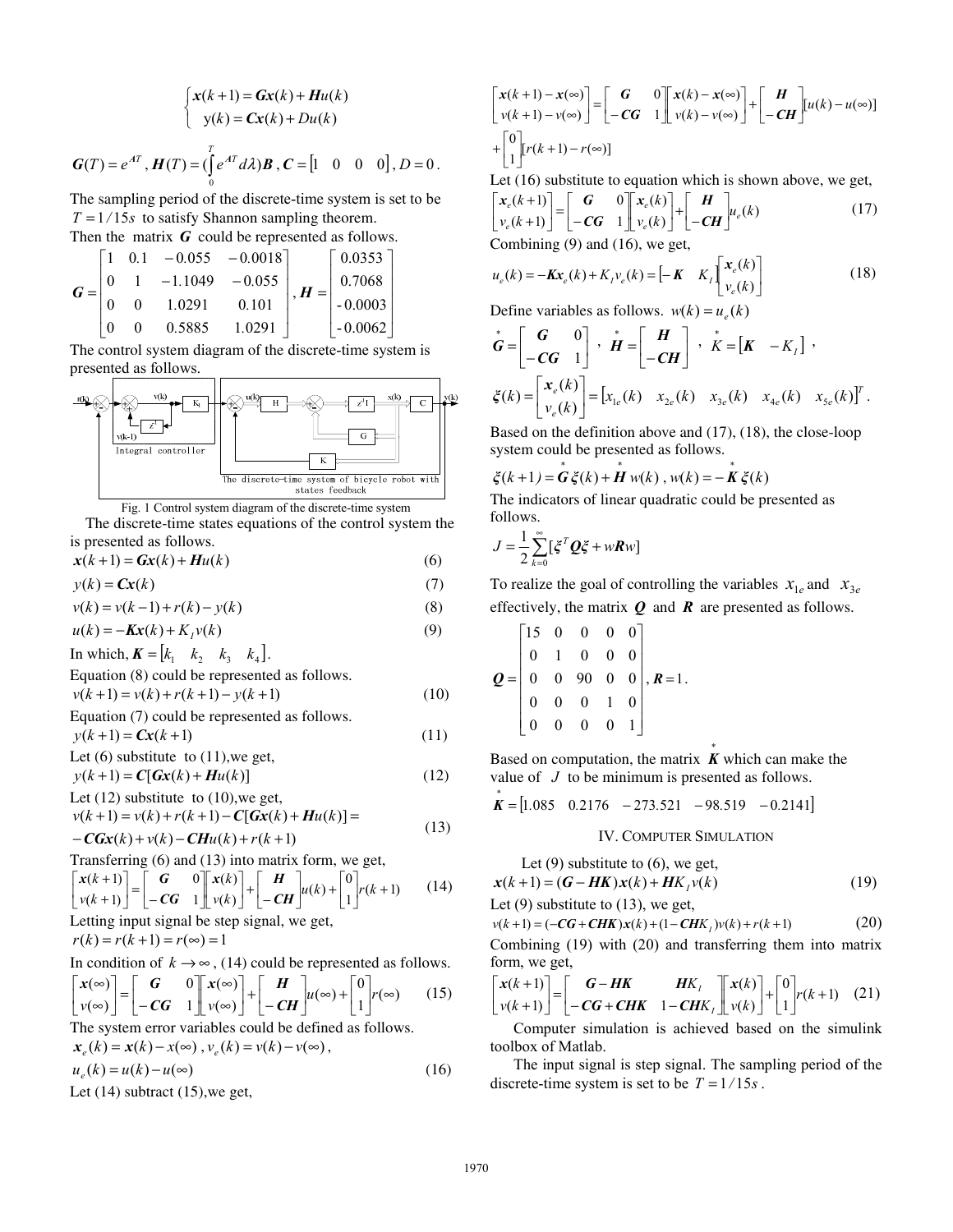Based on (21), the steering angle response  $x_1$  of the linear dynamic model with linear quadratic optimal controller is shown in Fig.2. We can learn from Fig.2 that the response  $x_1$ of robot system will be in steady-state in about 2 s.

The relationship of the rolling angle response  $x<sub>3</sub>$  of the linear dynamic model with linear quadratic optimal controller between discrete-time variable *k* is shown in Fig.3. We can learn from Fig.3 that the response of  $x_3$  will reduce to zero in about 2 s.

From the result of simulation we can get conclusion that the linear quadratic optimal controller can stabilize the robot system. Not only the system state variable  $x<sub>1</sub>$  is steady but also  $x<sub>3</sub>$  is steady with the linear quadratic optimal controller.

The simulation experiments of the nonlinear system (2) with the linear quadratic optimal controller were been done based on Matlab software. And the nonlinear system response of rolling angle  $\beta$  with linear quadratic optimal controller is shown in Fig.4. We can learn from Fig.4 that the robot system will fall on the ground in about five seconds. That result is not very perfect. The essence reason might be the natural nonlinear characters of the bicycle robot. However, the nonlinear system will be similar with the linear system when bicycle robot moves with high speed.





#### V. DESIGN OF THE BICYCLE ROBOT

A real bicycle robot which is built by us is shown in Fig.5. A step motor is fixed on the top of the triangle frame of the bicycle to realize the goal of steering control. Another DC motor is fixed on the bicycle to drive the rear wheel. A tilt sensor is fixed on the bicycle to measure the rolling angle  $\beta$  and the roll angle velocity. And a potentiometer was fixed on the bicycle to measure the steering angle. A control circuit based on the Philips LPC2292 MCU is fixed on the robot to fulfill the task of controlling the steering motor and the driving motor based on the relevant control algorithm. To fulfill the several tasks such as sensor data sampling and motor control & control algorithm computation, the real time embedded operation system μ*C / OSII* is transplanted to the control circuit.



Fig.5 The picture of bicycle robot

Several experiments in which the bicycle robot was controlled with the linear quadratic optimal controller were been done. The experiment result is shown in Fig.6.The left subgraph is the response curve of the steering angle sampled by the potentiometer. The right subgraph in Fig.6 is the response curve of the rolling angle sampled by the tilt sensor. We can learn from Fig.6 that the bicycle robot can only be steady for a while. Then it will fall on the ground. Even some little noise from experiment environment such as the disturbance aroused by wind will make it unstable. And the sensor noise will affect the robot adversely. What's more, we can not let the bicycle robot run at a speed which is high enough without efficacious protection. Although we have done some work, we still have a long way to go.